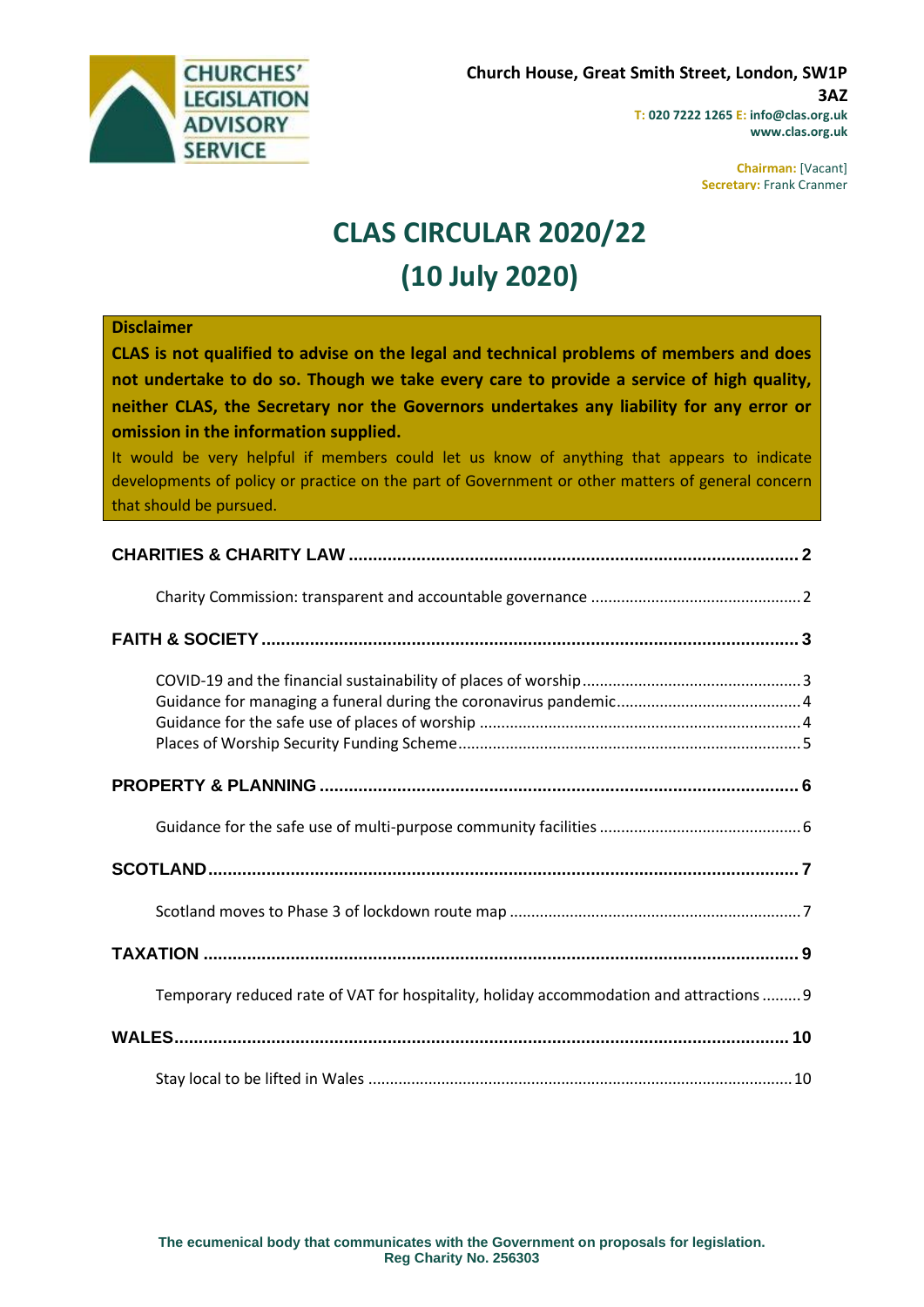# <span id="page-1-0"></span>**CHARITIES & CHARITY LAW**

## <span id="page-1-1"></span>**Charity Commission: transparent and accountable governance**

**For information**

The Charity Commission has [published](https://www.gov.uk/government/publications/alert-for-charities-the-importance-of-transparent-and-accountable-governance/alert-for-charities-the-importance-of-transparent-and-accountable-governance) a regulatory alert on the importance of transparent and accountable governance. The alert is aimed at:

- large charities`(with an income over £9 million) with complex governance and management structures (governed by a board of trustees and run by a separate group of executives); and
- service-providing charities whose front-line staff directly serve and interact with beneficiaries – some of whom may be vulnerable – and/or provide amenities or facilities to the public: services can vary from locally provided health, education, advocacy, and transport services, to on-the-ground disaster relief overseas

[Source: Charity Commission, 25 June]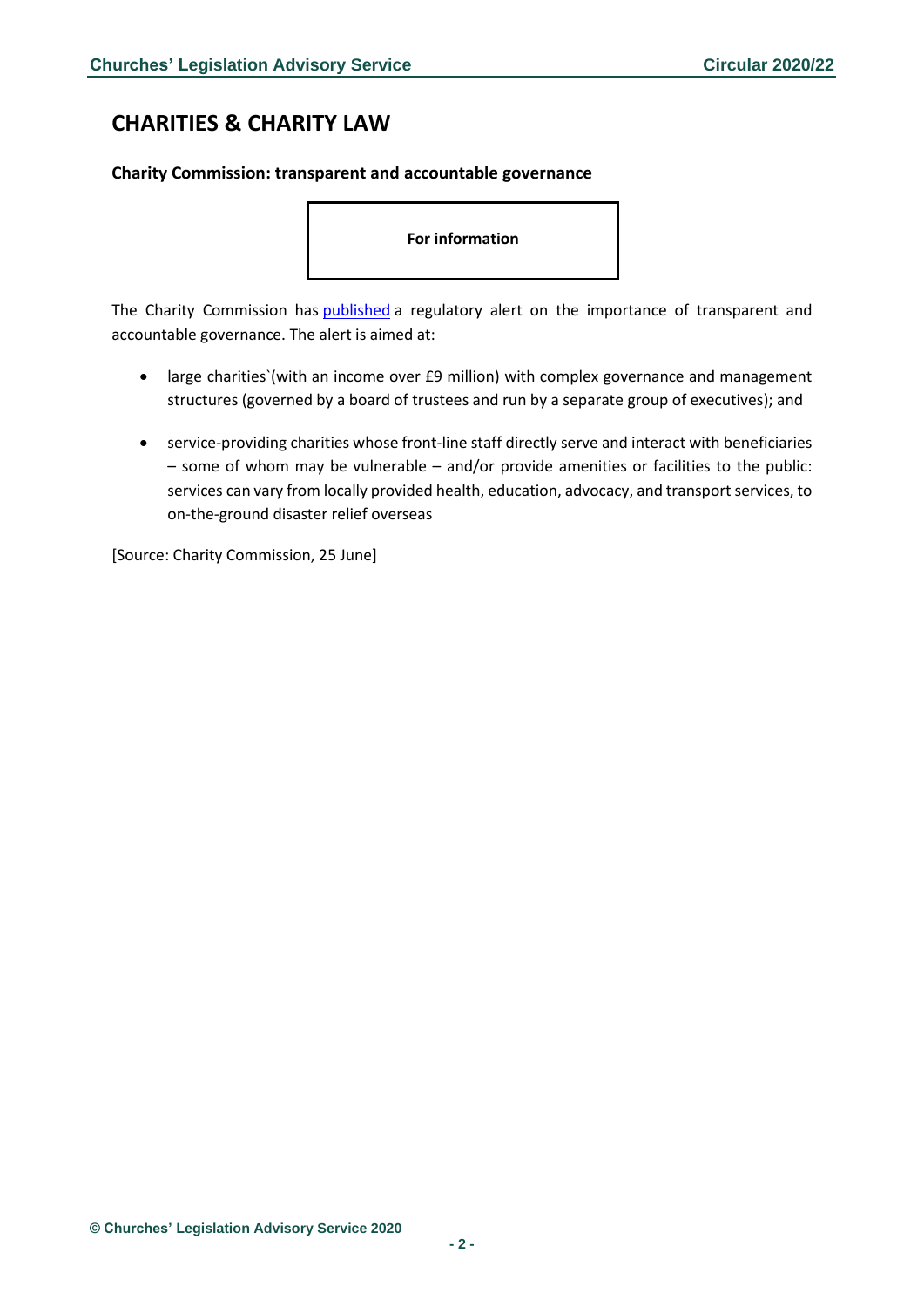# <span id="page-2-0"></span>**FAITH & SOCIETY**

# <span id="page-2-1"></span>**COVID-19 and the financial sustainability of places of worship**

**For information**

In a [short debate](https://hansard.parliament.uk/lords/2020-07-09/debates/F621FEEB-EF4F-4110-A1AE-35213917710B/Covid-19ChurchesAndPlacesOfWorship) in the House of Lords on 9 July, **Lord Black of Brentwood** (Con) raised the issue of the impact of the restrictions to address the COVID-19 pandemic on the financial sustainability of places of worship, to which the Minister of State, Home Office and Ministry of Housing, Communities and Local Government, **Lord Greenhalgh**, replied that places of worship had been allowed to reopen from 4 July with social distancing in place and that faith organisations could apply for 'a range of government-backed financial packages to support charities and businesses at this time'.

**The Bishop of St Albans** suggested that online donations should qualify for Gift Aid, as part of the Gift Aid Small Donations Scheme, to which Lord Greenhalgh replied that 'we encourage contactless where possible. We will certainly look to see whether we should extend this to small gift aid donations online'.

**Lord Griffiths of Burry Port** (Lab) pointed to the need for smaller, local churches to be made fully aware of the avenues of help available to them – with which **Lord Greenhalgh** agreed, adding that MHCLG was making the information available to all faith communities and places of worship and that 'the Prime Minister has asked Danny Kruger to look into how we can support those that provide many of the community services referred to by the noble Lord, and the social action that has been so helpful during the recovery phase of Covid-19'.

**Lord Shutt of Greetland** (LD) asked the Government to double Gift Aid for the tax year 2020-21 – to which **Lord Greenhalgh** gave a non-committal reply: 'My Lords, that is obviously something that would have to be considered as part of the comprehensive spending review that will take place this autumn. We recognise the importance of gift aid in supporting the financial sustainability of our places of worship'.

**Lord Kilclooney** (CB) asked whether the Government would consider relaxing VAT on the repair and reinstatement of churches and cathedrals and ensure that any financial support went to all faiths. **Lord Greenhalgh** referred the House to the Listed Places of Worship Grant Scheme, which refunds VAT on repairs and maintenance to listed building: it would be in place until March 2021, but whether or not it would be extended was a matter for the spending review.

**Baroness Sherlock** (Lab) asked whether the Government had considered the request that has been made specifically for an equivalent to the small business grant fund for charities and places of worship. **Lord Greenhalgh** replied that he and the Minister for Civil Society, Baroness Barran, had looked at a small business grant fund for charities and had already had a bilateral on this 'to see how we can move forward'. He also noted that the charity support fund of some £200 million provided by the National Lottery was open to places of worship that were registered charities.

[Source: Lords *Hansard*, 9 July]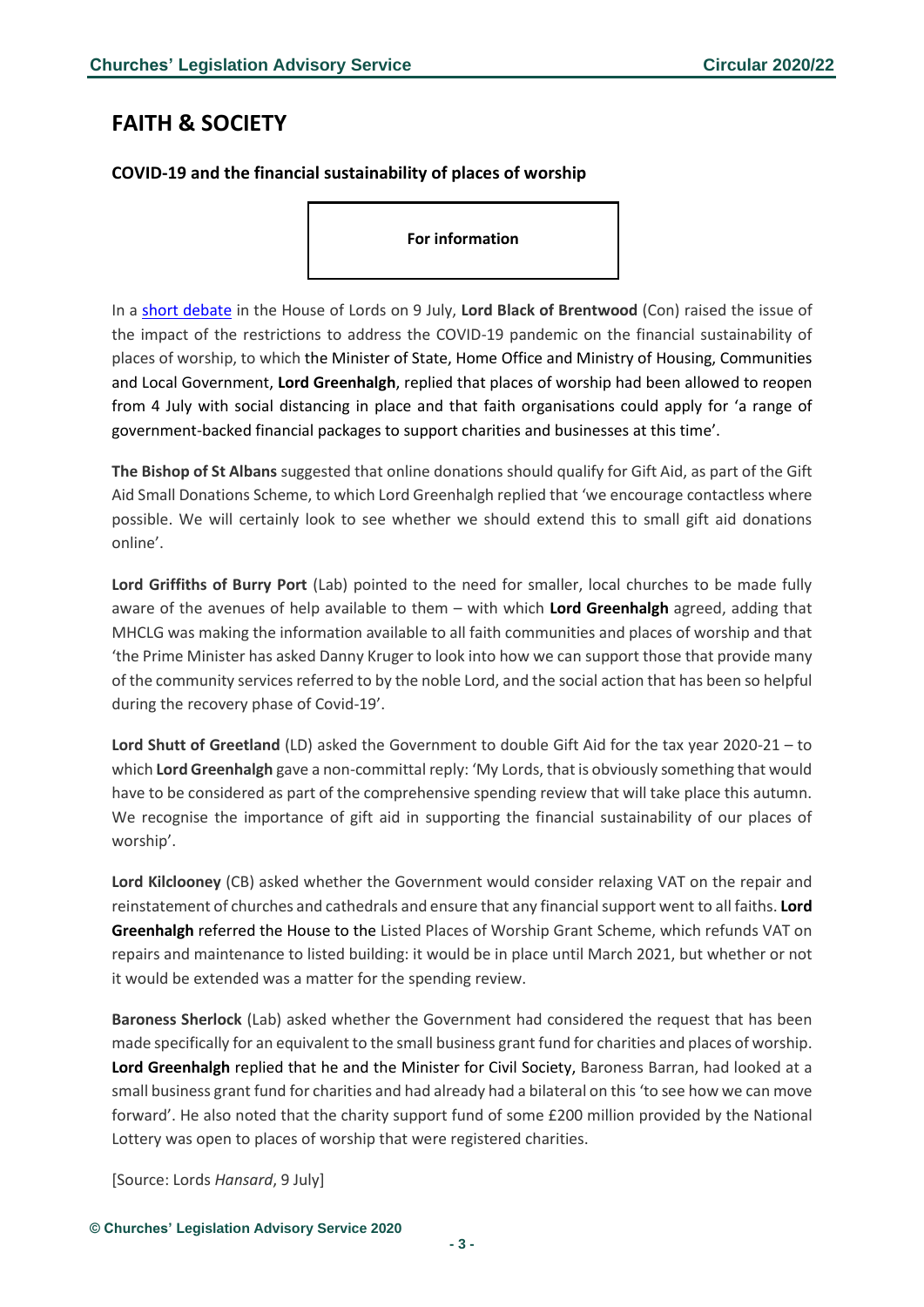### <span id="page-3-0"></span>**Guidance for managing a funeral during the coronavirus pandemic**



Public Health England has [updated](https://www.gov.uk/government/publications/covid-19-guidance-for-managing-a-funeral-during-the-coronavirus-pandemic/covid-19-guidance-for-managing-a-funeral-during-the-coronavirus-pandemic) its guidance on managing funerals during the coronavirus pandemic. The update now reflects lockdown changes regarding overnight stays, instructions for testing and holding post-funeral rituals.

[Source: Public Health England, 9 July]

#### <span id="page-3-1"></span>**Guidance for the safe use of places of worship**

**For information**

MHCLG has [updated](https://www.gov.uk/government/publications/covid-19-guidance-for-the-safe-use-of-places-of-worship-during-the-pandemic-from-4-july/covid-19-guidance-for-the-safe-use-of-places-of-worship-during-the-pandemic-from-4-july) its guidance on enabling the safe re-opening of places of worship for a broader range of activities, with an updated section on singing, chanting and the use of musical instruments. The new section is as follows:

#### **'Led devotions**

- There should be no group singing inside places of worship when worshippers are present.
- From 11 July, **outside only**, small groups of professional singers will be able to sing in front of worshippers. Singing in groups should be limited to professional singers only and should be limited to a small set group of people. Both the singers and the worshippers should be outdoors.
- **Indoors** where essential to an act of worship, one individual only should be permitted to sing or chant, and the use of plexi-glass screens should be considered to protect worshippers from them, as this will further prevent transmission and the screen can be easily cleaned. Where music plays a big part in worship, and recordings are available, we suggest you consider using these as an alternative to live singing.
- You are advised only to play musical instruments that are not blown into. Organs can be played for faith practices, as well as general maintenance, but should be cleaned thoroughly before and after use.

#### **Broadcasting**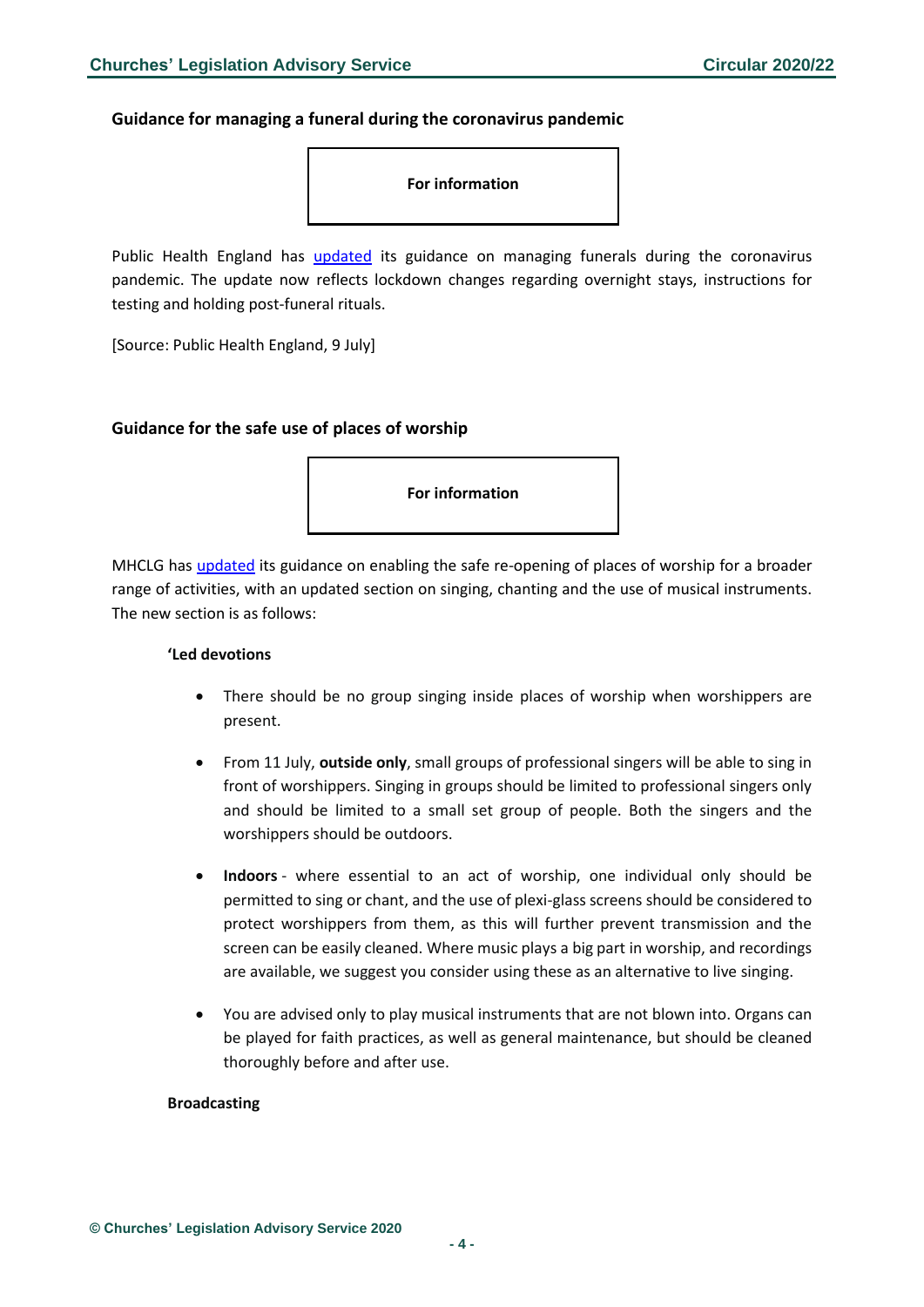• Groups of professional singers are now able to rehearse and record indoors for broadcast (see the [Department](https://www.gov.uk/guidance/working-safely-during-coronavirus-covid-19/performing-arts) for Digital, Culture, Media & Sport guidance for [information](https://www.gov.uk/guidance/working-safely-during-coronavirus-covid-19/performing-arts) on how this can be done safely).

#### **Congregational activity**

- Except for the limited circumstances outlined above, people should avoid singing, shouting, raising voices and/or playing music at a volume that makes normal conversation difficult or that may encourage shouting. This is because of the potential for increased risk of transmission from aerosol and droplets.
- Therefore, spoken responses during worship should also not be in a raised voice.
- Activities such as singing, chanting, shouting and/or playing of instruments that are blown into should be specifically avoided in worship or devotions. This is because there is a possible additional risk of transmission in environments where individuals are singing or chanting as a group, and this applies even if social distancing is being observed or face coverings are used.'

[Source: MHCLG, 9 July]

## <span id="page-4-0"></span>**Places of Worship Security Funding Scheme**

**For information**

In Parliament, Imran Hussain MP [asked](https://www.parliament.uk/business/publications/written-questions-answers-statements/written-question/Commons/2020-06-30/66880/) the Secretary of State for the Home Department, how much funding each faith has applied for under the Places of Worship Protective Security Scheme since its introduction.

The Minister, Kit Malthouse, replied that: 'In the first three years of the scheme (2016-2019), £800,000 was available each year. In the fourth year (2019-2020) this was doubled to £1.6 million. All faiths, apart from the Jewish faith, are eligible to apply for funding under this scheme. The Jewish community has access to a separate funding scheme. Over the last four years, we have allocated £1,643,732 to mosques, £869,858 to churches, £210,989 to temples, and £676,115 to gurdwaras.'

[Source: MHCLG, 4 July]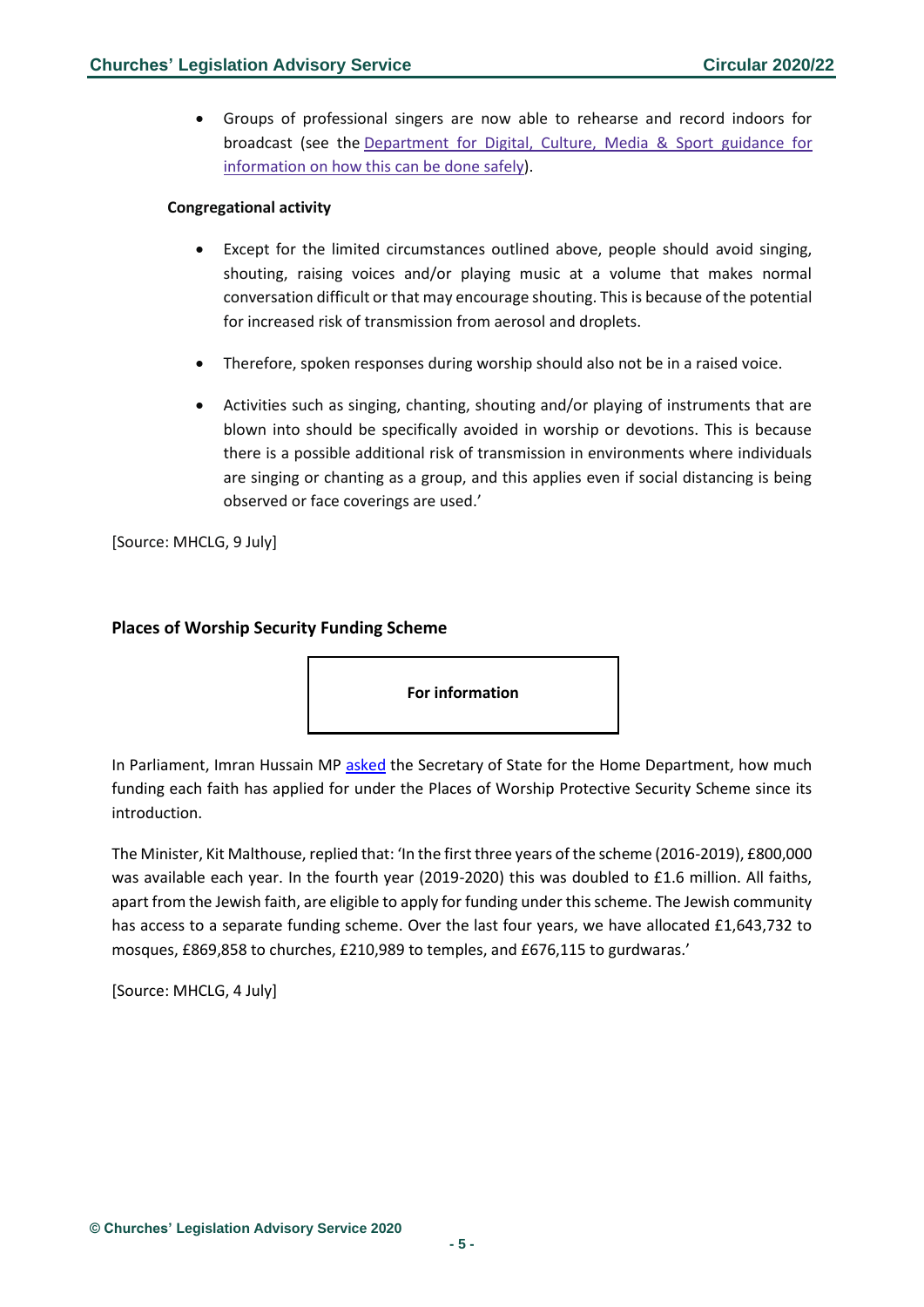# <span id="page-5-0"></span>**PROPERTY & PLANNING**

## <span id="page-5-1"></span>**Guidance for the safe use of multi-purpose community facilities**

**For information**

The Government has published COVID-19: Guidance for the safe use of multi-purpose community [facilities,](https://www.gov.uk/government/publications/covid-19-guidance-for-the-safe-use-of-multi-purpose-community-facilities/covid-19-guidance-for-the-safe-use-of-multi-purpose-community-facilities) for those managing multi-use community facilities such as community centres and village halls – *and, we assume, church halls*, many of which are used for purely secular activities. Multi-use community facilities support a wide range of local activity but their communal nature also makes them places that are vulnerable to the spread of COVID-19. The guidance includes signposts to relevant guidance on a range of different activities that can take place in these spaces, in line with the Government's roadmap to ease the existing measures to tackle COVID-19.

[Source: MHCLG, 6 July]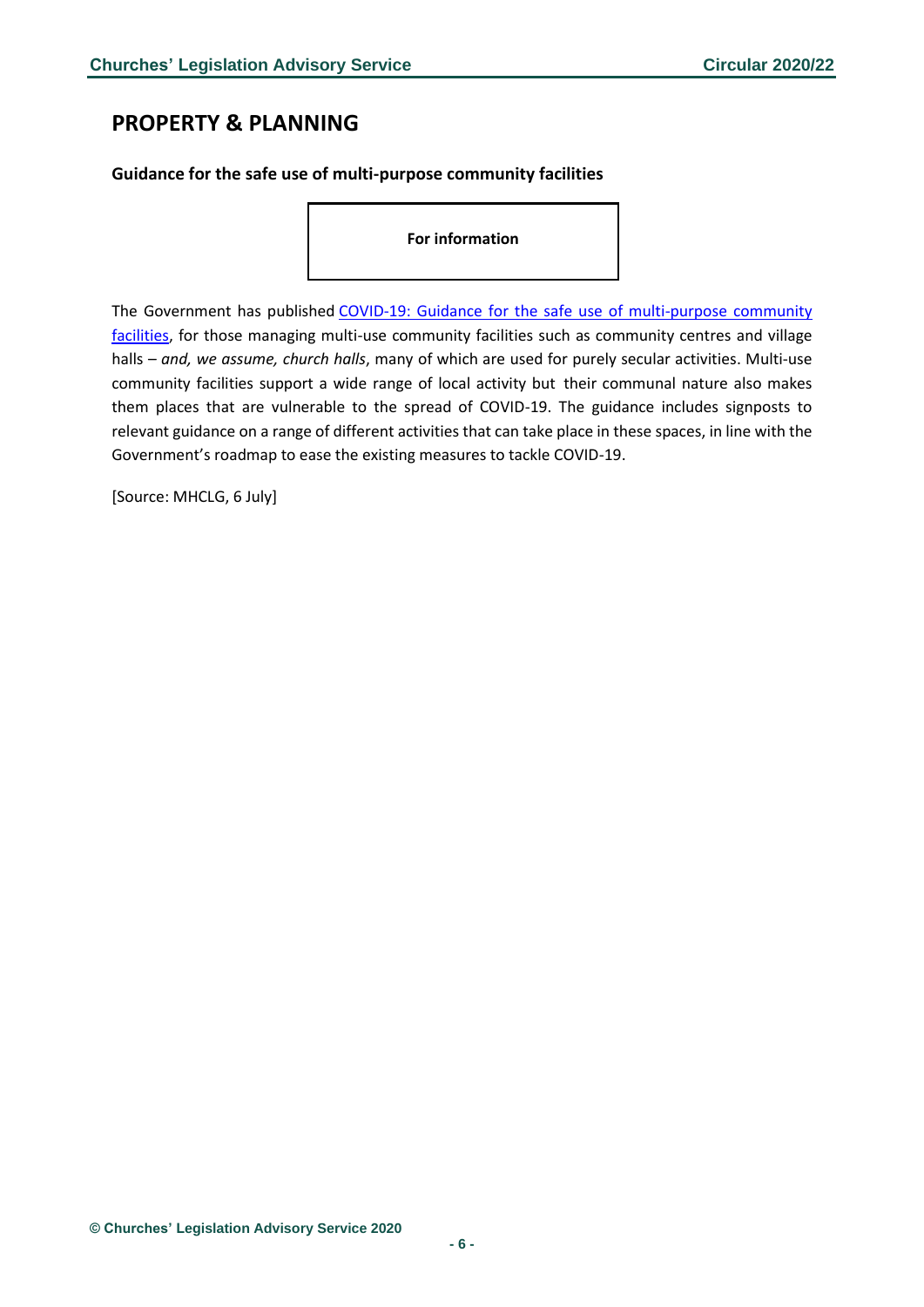# <span id="page-6-0"></span>**SCOTLAND**

## <span id="page-6-1"></span>**Scotland moves to Phase 3 of lockdown route map**

**For information and possibly for action**

Scottish First Minister Nicola Sturgeon has [announced](https://www.gov.scot/news/moving-to-phase-3-of-lockdown-route-map/) that Scotland will move to Phase 3 of the lockdown map. In summary, places of worship can re-open for communal prayer from 15 July, congregational service and contemplation with limited attendance numbers and physical distancing. Restrictions on attendance at services and ceremonies for funerals, weddings and civil partnerships will be eased, although full-scale gatherings are still not permitted and some mitigation measures will remain.

#### As of **10 July**:

- Up to three households will be able to meet indoors, up to a maximum of eight people
- Up to five different households, to a maximum of 15 people, will be able to meet outdoors
- A household can meet up to four other households per day in total. Two metre distancing between households should continue, with heightened hygiene measures to avoid creating bridges which allow the virus to spread
- Mandatory face coverings will be required in shops and while physical distancing of two metres remains the law, there will be exceptions on public transport and in retail settings once appropriate mitigations are in place.

#### From **13 July**:

- Organised outdoor play and contact sports can resume for children and young people under 18 (subject to guidance)
- Non-essential shops inside shopping centres can re-open
- Dental practices can see registered patients for 'non-aerosol' procedures.

#### From **15 July**:

- **Places of worship can re-open for communal prayer, congregational service and contemplation with limited attendance numbers and physical distancing. Restrictions on attendance at services and ceremonies for funerals, weddings and civil partnerships will be eased, although full-scale gatherings are still not permitted and some mitigation measures will remain.**
- Indoor restaurants, cafés and pubs will be able to re-open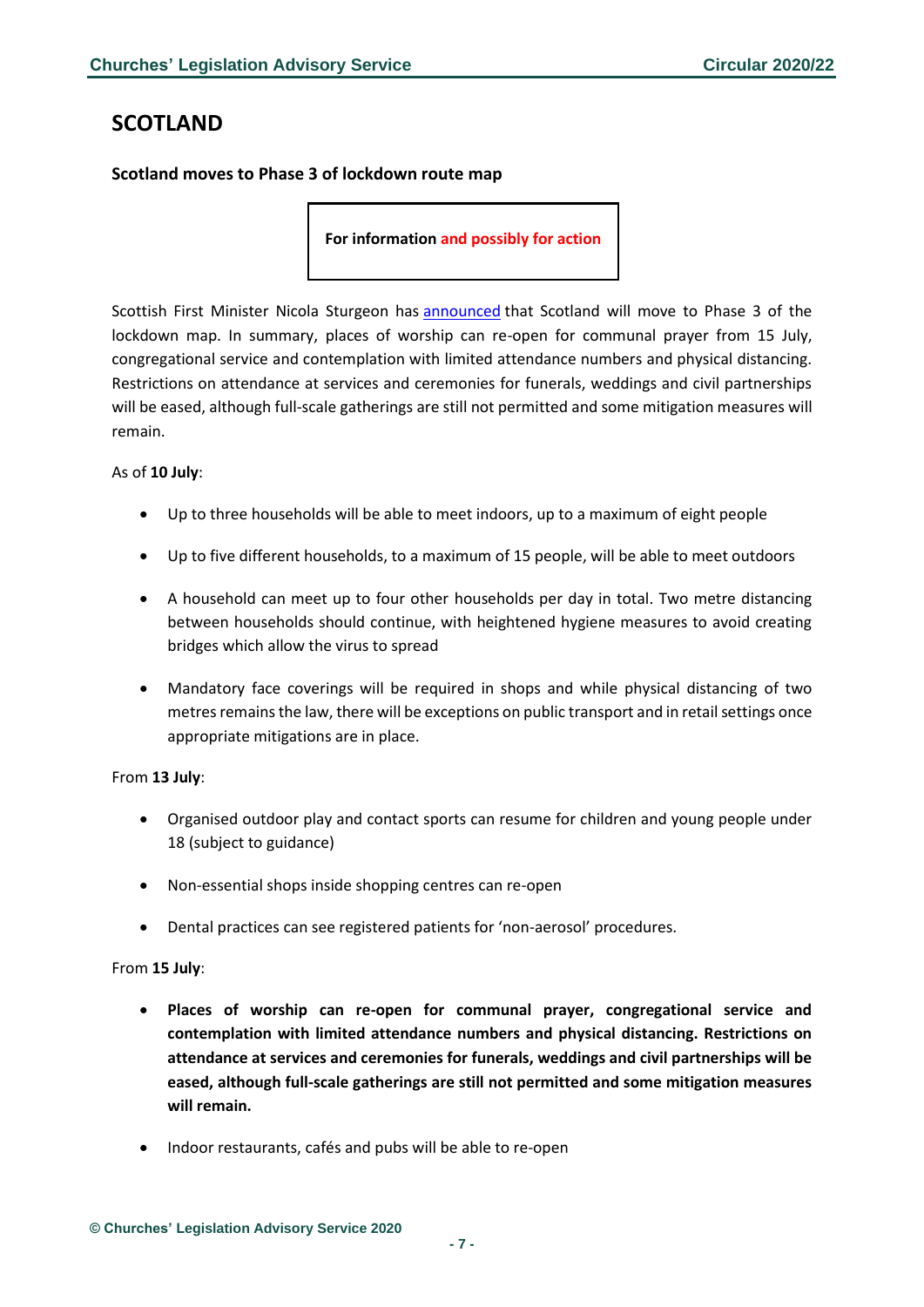- Hospitality venues can be granted an exception to the 2 metre distancing requirement, however this requires mitigating measures in place such as clear information for customers, revised seating plans, and all hospitality venues are required to record contact details of customers to support Test and Protect.
- All holiday accommodation can re-open, as well as the childcare sector, hairdressers and barbers.
- Museums, galleries, cinemas and libraries can also open from Wednesday, with strict physical distancing and for many of these facilities advanced ticketing will be required.

[Source: Scottish Government, 9 July]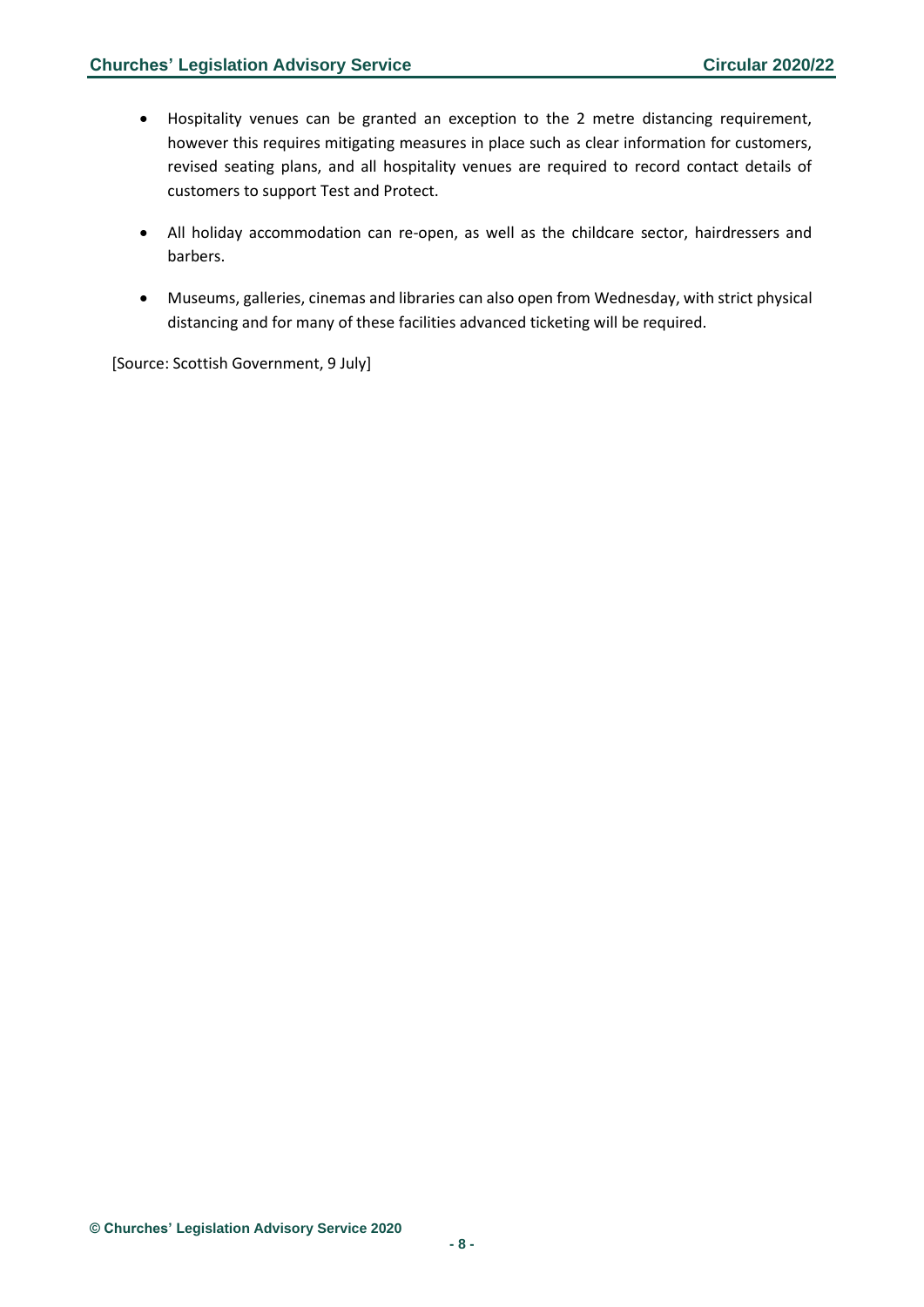# <span id="page-8-0"></span>**TAXATION**

## <span id="page-8-1"></span>**Temporary reduced rate of VAT for hospitality, holiday accommodation and attractions**

**For information and possibly for action**

In the Summer Economic Update, the Chancellor announced a temporary VAT to supplies of food and non-alcoholic drinks from restaurants, pubs, bars, cafés and similar premises across the UK, as well as for accommodation and attractions. From 15 July 2020 to 12 January 2021, the reduced (5%) rate of VAT will apply to these supplies subject to meeting the criteria set out int the guidance.

Charities that provide holiday accommodation or hospitality and manage cafés and restaurants should ensure that they are aware of the planned changes. The temporary VAT reduction of admission to attractions may be relevant to some charity venues, however, **please note that if the fee you charge for admission is currently exempt that will take precedence and your supplies will not qualify for the reduced rate.**

Following the announcement, HMRC has now published:

- **[Revenue and Customs Brief 10 \(2020\): temporary reduced rate of VAT for hospitality,](https://www.gov.uk/government/publications/revenue-and-customs-brief-10-2020-temporary-reduced-rate-of-vat-for-hospitality-holiday-accommodation-and-attractions)  [holiday accommodation and attractions](https://www.gov.uk/government/publications/revenue-and-customs-brief-10-2020-temporary-reduced-rate-of-vat-for-hospitality-holiday-accommodation-and-attractions)** - overview of the temporary VAT reductions.
- **[Updated VAT Notice 709/3: Hotels and holiday accommodation](https://www.gov.uk/guidance/hotels-holiday-accommodation-and-vat-notice-7093)** Find out when you need to pay VAT if you provide holiday accommodation, caravans and camping facilities.
- **[Guidance: VAT: reduced rate for hospitality, holiday accommodation and attractions](https://www.gov.uk/guidance/vat-reduced-rate-for-hospitality-holiday-accommodation-and-attractions)** If you're a VAT registered business, check if you can temporarily reduce the rate of VAT on supplies relating to hospitality, accommodation, or admission to certain attractions.
- **[Guidance: VAT on admission charges to attractions](https://www.gov.uk/guidance/vat-on-admission-charges-to-attractions)** Check which attractions are eligible for the temporary reduced rate of VAT from 15 July 2020.
- **[Updated VAT Notice 709/5: Tour Operators Margin Scheme](https://www.gov.uk/guidance/tour-operators-margin-scheme-for-vat-notice-7095)** How to account for VAT if you buy in and resell travel facilities as a principal or undisclosed agent.
- **[Updated VAT Notice 742: Land and Property](https://www.gov.uk/guidance/vat-on-land-and-property-notice-742)** Find out when transactions involving land and buildings are exempt from VAT.
- **[Updated VAT Notice 701/14: Food products](https://www.gov.uk/guidance/food-products-and-vat-notice-70114#history)** Find out which types of food have a temporary reduced rate for VAT purposes.
- **[Updated VAT Notice 709/1: Catering, takeaway food](https://www.gov.uk/guidance/catering-takeaway-food-and-vat-notice-7091#history)** Find out when you need to charge VAT and at what rate if you supply food and drink for the purposes of catering or as a takeaway.

[Source: HMRC, 9 July]